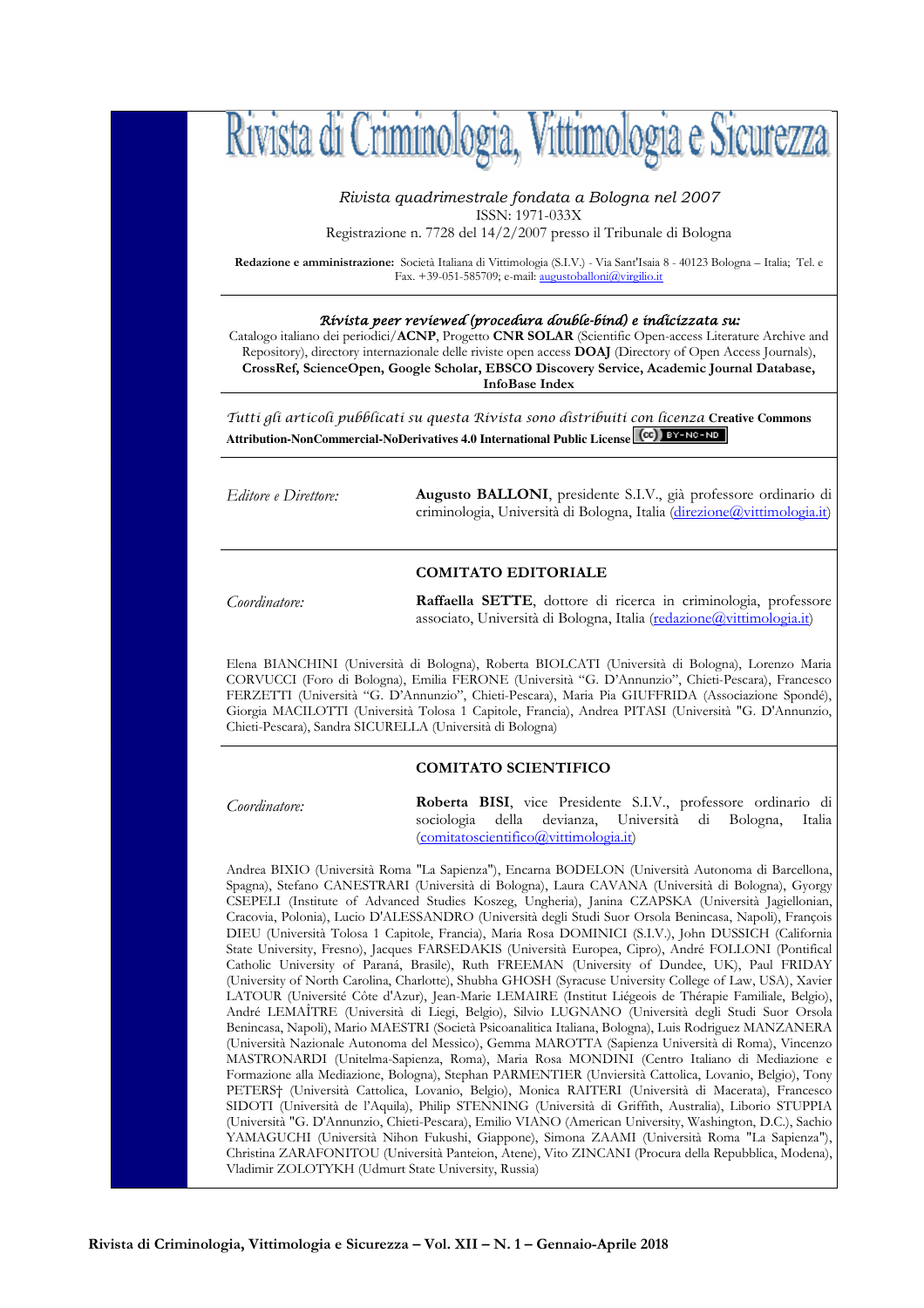## **Setting the agenda of a counter-terrorism strategic policy model**

# **Mettre au point l'agenda du modèle politique et stratégique de lutte contre le terrorisme**

*Emilia Ferone, Sara Petroccia, Andrea Pitasi, Massimiliano Ruzzeddu, Sibylla Verdi*•

### **Riassunto**

L'articolo si pone l'obiettivo di esporre il modello funzionale di lotta contro il terrorismo partendo da una prospettiva globale per giungere al modello politico e strategico (SPM – *Strategic Policy Model*). L'accento posto sull'ordine giuridico nell'ambito delle pratiche della sociologia del diritto e della criminologia è cruciale per inquadrare il terrorismo nell'ambito di un modello SPM praticabile. Nel libro "The Counterterrorism Handbook", scritto da Bolz, Dudonis e Schulz (2005), il terrorismo, in parole semplici, è definito come "un'azione che la guerriglia urbana deve effettuare a sangue freddo, con grande calma e decisione". Essi si spingono formulando una definizione più accademica: "l'uso calcolato della violenza per raggiungere obiettivi di natura politica, religiosa o ideologica". Il terrorismo implica un atto criminoso che è spesso di natura simbolica e che mira ad influenzare un pubblico che va oltre le vittime immediate e dirette.

### **Résumé**

Cet article a pour but d'exposer le modèle fonctionnel de lutte contre le terrorisme à partir d'une perspective globale jusqu'au modèle politique et stratégique (SPM – Strategic Policy Model en anglais). L'accent mis sur l'ordre juridique au sein des pratiques de la sociologie du droit et de la criminologie est crucial pour recadrer le terrorisme dans un modèle SPM viable. Dans le livre « The Counterterrorism Handbook », écrit par Bolz, Dudonis et Schulz (2005), le terrorisme, à un niveau très élémentaire, est défini comme « une action que la guérilla urbaine doit effectuer avec le plus grand sang-froid, calme et décision ». Ils vont plus loin en donnant une définition plus savante : « l'utilisation calculée de la violence pour atteindre des objectifs qui sont de nature politique, religieuse, ou idéologique. Le terrorisme implique un acte criminel qui est souvent de nature symbolique et qui vise à influer un public autre que les victimes immédiates et directes ».

#### **Abstract**

 $\overline{a}$ 

The aim of this paper is to present a functional model to fight terrorism from macro perspective through a "Strategic Policy Model" (SPM). The focus on legal order within the practices of Sociology of Law and Criminology is pivotal in order to reframe terrorism within a viable SPM. In "The Counterterrorism Handbook", written by Bolz, Dudonis, and Schulz (2005), terrorism, at its very basic level, is defined as "an action that the urban guerrilla must execute with the greatest cold bloodedness, calmness and decision". They further go on to provide a more scholarly definition: "the calculated use of violence to attain goals which are political, religious or ideological in nature. Terrorism involves a criminal act that is often symbolic in nature and intended to influence an audience beyond the immediate victims".

**Key words:** terrorism; strategic policy model; counterterrorism; victims.

<sup>•</sup> Emilia Ferone, PhD, is Research Fellow at D'Annunzio University, Chieti-Pescara, Italy; Sara Petroccia PhD, is Research Fellow at D'Annunzio University, Chieti-Pescara, Italy; Andrea Pitasi, PhD, is Tenured Professor of Sociology of Law and Deviance at D' Annunzio University, Chieti-Pescara, Italy, and Visiting Professor of Law as a Social System, PUCPR, Curitiba, Brazil; Massimiliano Ruzzeddu is Tenured Researcher in Sociology at Niccolò Cusano University, Italy; Sibylla Verdi is a graduate from the University of British Columbia, Vancouver, Canada and is currently a Professor at the University of Padua.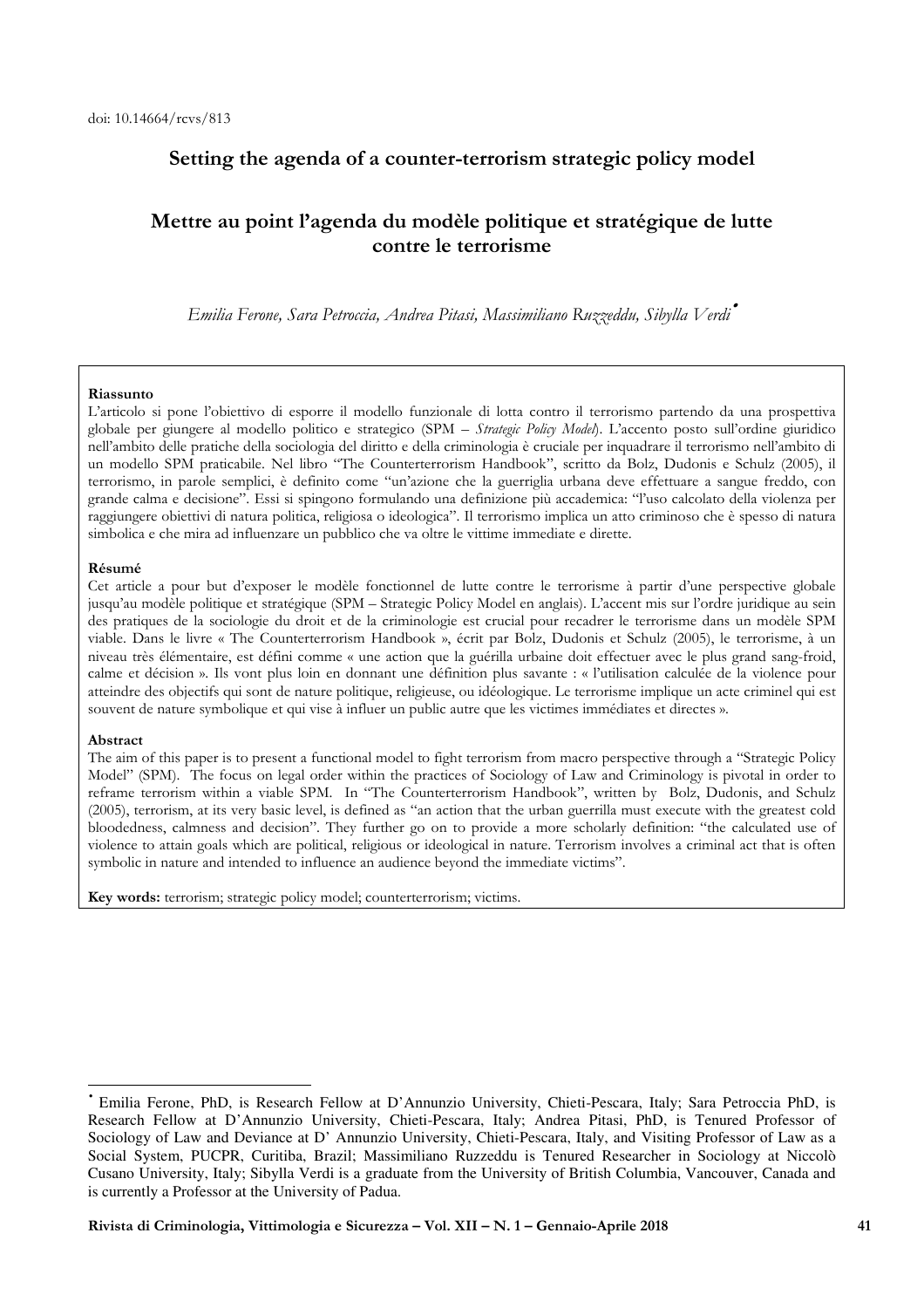## **1. Introduction.**

The first concept we are going to analyze in this paper is a key concept: in terrorism the victims are not the target, the target is a broader audience. Terrorists want to frighten the broader audience through acts of violence on random victims who are not personally guilty for the grievances proclaimed by the terrorists. According to the terrorist rhetoric, the random victims are symbolically guilty. Thus, terrorism is, first of all, a media show aimed to disseminate anguish, fear and fragility among the broad audience who the terrorists intend to psychologically place "under siege". A corollary of these considerations is that contemporary terrorism, in the time of information availability through the web and a large migration phenomena, is to be considered as a global phenomenon. The news about every single terroristic attack is spread worldwide in a few hours and there are less and less countries or geographical areas which can be considered safe.

Another key concept is that the terroristic conflict method is the only kind of viable conflict in the global era. In fact, in the modern era, there are two main models of conflict. The first, which we might synthetically define as "von Clausewitz model"', consists of open war scenarios; two parties, which comprise of two or more sovereign countries, deploy regular militaries. Chances of victory depend upon the soldiers' bravery and the quality of warfare.(the latter more and more important as time progresses). We might define the other as the collection of Sun Tzu's models, and briefly describe it as the ambition to carry out a conflict with the least possible effort. Now, a very cheap and quick instrument for any group that is in a condition of manifest weakness toward an enemy, is triggering strong reactions of terror.

If a group has a very low likelihood to defeat an enemy in an open field because of a lack of weapons, or motivated soldiers, an alternative strategy is to attack no matter where or when in civilians life with small but unforeseeable strikes; if the enemy group develops the impression that they could fight outside the bounds of a real declared war.

In the Western world, the first major conflicts accompanied the rise of the industrial revolution and the national states, for it was the main instrument for conquering lands, energy sources and raw materials. Historically, the unique match of the two military models was the WWII; the mass bombings of civilians (actually started in the Spanish Civil War) could harm an entire society with a relatively small effort; furthermore, kamikazes managed to contain the American invasion even if the losses of the Japanese army were almost unbearable. From that time on, while traditional, von Clausewitz conflicts have been progressively decreasing in frequency, at the same time forms of guerrilla terrorist strategies have emerged more and more frequently.

Not only the circumstances of deep asymmetry between radical minority groups and traditional state powers, have made unfeasible traditional conflicts; but also the emergence of the liquid society, with its quick change rates, the global communication networks, the economic instability and the big migration flows, have created the ideal environment for terrorist guerrilla.

A viable SPM to fight terrorism might be developed tactically and operationally. We will describe the steps linearly; or in other words, concrete counterterrorism operations, where each step should converge with the others.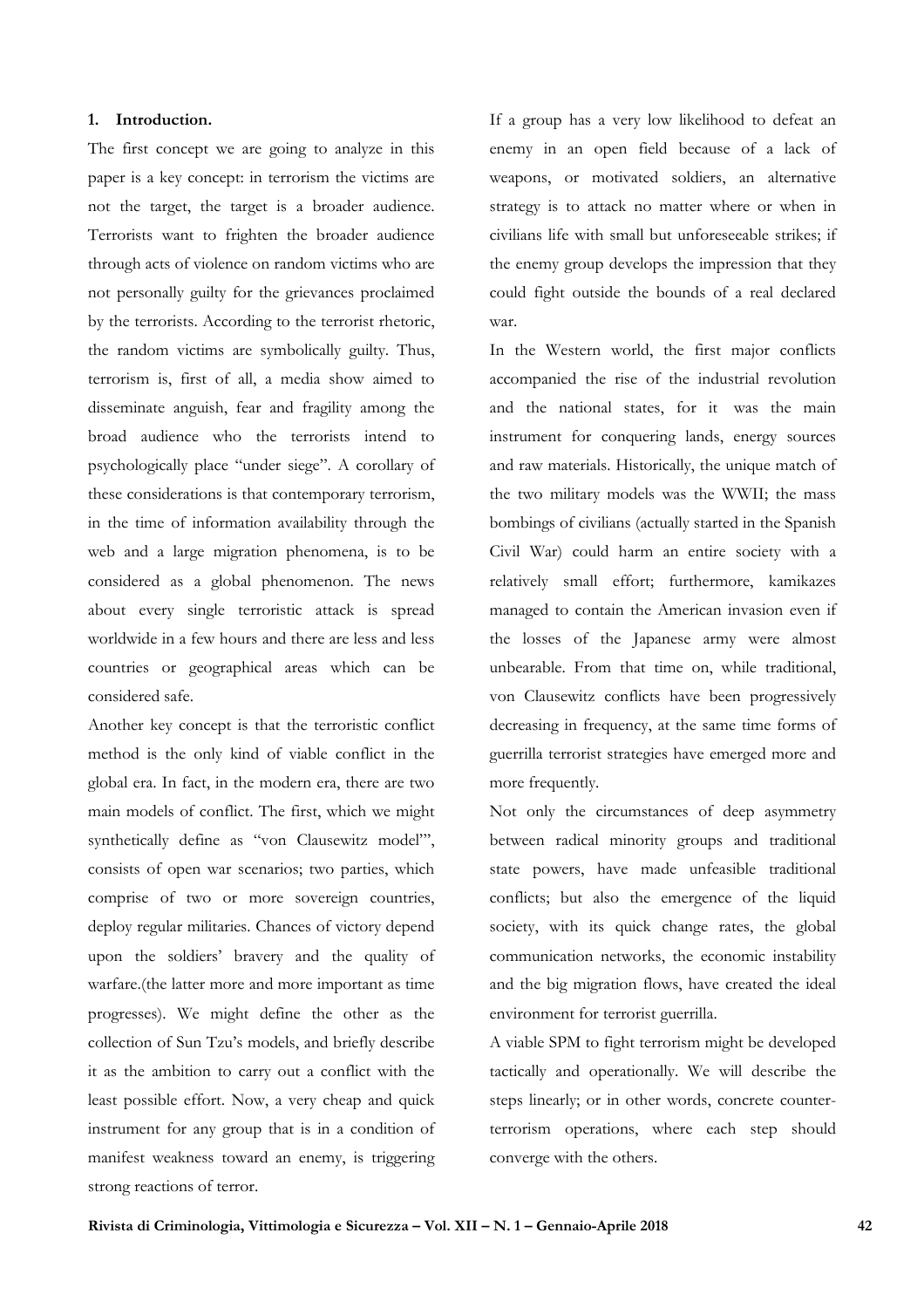1. A viable SPM against terrorism would begin by mastering the propaganda and persuasion toolkit<sup>1</sup> and enable terrorism to emotionally disappear from the news of the Western media channels by avoiding any shocking announcement, breaking news and similar and merely providing some very institutional and formal information about terrorist attacks with no video and no detailed descriptions. Citizens would be informed but without the emotional impact, because the emotional impact is what supports one of the key objectives of terrorists<sup>2</sup> .

2. A second counterterrorist step (SPM) would be to shape and modernize the old and obsolete legal models based upon an ideal nature or on theology which prevails in Western (and non-Western capitalistic) countries. The kelsenian production of international law nowadays as well as the supranational positive, artificial, abstract and conceptual order of law allows us to draw a clear /environment distinction between valid laws (and rights) and social noise<sup>3</sup> . The more the kelsenian legal system selects as noise the "natural" and "theological" rhetoric noise the risk of political reentry is dramatically downsized. For example, no rhetoric of Christianity vs. Islam would make sense anymore. The September 2001, WTC Attack: would be characterized without reference to religion. The Western capitalistic and consumption based lifestyle is currently under attack, not Christianity whose roots inspired the shaping of Islam which is too similar to the pre-secularization Christianity to be a

challenge for Christianity. Paradoxically, Christianity and Radical Islam seem to be allied against capitalism.

3. A third step of the SPM would be the separation of law order from ideal nature which, as brilliantly described by Beck<sup>4</sup> , implies to separate the design of legal systems from methodological nationalism and its traps like blood, personal identity and soil. The illusion of "local people" is a key strength of terrorists whom can "*divide et impera*" their enemies while a counterterrorism SPM is the intelligible piece of evidence that, in the present scenarios local actions mirror global strategies, not local policies. It implies a clear cut with the past political thought focused on the state<sup>5</sup> and the emerging of a supranational global player scenario in which history, as traditionally meant in high school books is ended<sup>6</sup> and the temporization of society dramatically changed<sup>7</sup> . What is taking shape is a convergent systemic world order<sup>8</sup> where citizens turn into hyper-citizens<sup>9</sup> being multilevel ones and

 1 Pratkanis A.R., Aronson E., *Age of Propaganda*, W.H. Freeman, New York, 1992.

<sup>2</sup> Noelle-Neumann E., *Die Schweigspirale*, Langen Mueller, Muenchen, 2001.

<sup>3</sup> Luhmann N., *Essays on Self Reference*, Columbia University Press, New York, 1990; Luhmann N., *Social Systems,* Stanford University Press, 1996; Luhmann N., *Die Gesellschaft der Gesellschaft*, Suhrkamp Verlag, Frankfurt am Main, 1997.

 4 Beck U., *Power in the Globalization Age*, Polity Press, Cambridge, 2006; Beck U., *What is globalization?*, Polity Press, Cambridge, 2009.

<sup>5</sup> Bodin J., *De La Republique*, La veuve Quillau, Paris, 1766; De Tocqueville A., *Democracy in America*, Penguin, London, 2013; Hobbes T., *Leviathan*, Penguin, London, 1985; Locke J., *An Essay Concerning Human understanding*, Penguin, London, 2013; Machiavelli N., *The Prince*, Collins, London, 2011; Montesquieu C-L., *The Spirit of Laws,*  Prometheus, New York, 1978.

Rousseau J.J., *The Social Contract*, Oxford University Press, 1994.

<sup>6</sup> Fukuyama F., *The End of History and the Last Man*, Penguin, London, 1992; Fukuyama F., Nosso F., *Futuro Poshumano*, Editora Rocco, Rio de Janeiro, 2003; Pitasi A., *The Hyperhuman World: Legal Systems and Social Complexity,* Lambert Academic Publishing, Saarbrücken, 2011.

<sup>7</sup> Nassehi A., *Die Zeit der Gesellschaft*, Vs Verlag, Wiesbaden, 2008.<br><sup>8</sup> Ditori A

Pitasi A., "The Hypercitizenship Challenge to Methodological Nationalism", *Redes-Revista*, 2012; Pitasi A., "Hypercitizenship and the Management of Genetic Diversity: Sociology of Law and the Key Systemic Bifurcation Between the Ring Singularity and the Neofeudal Age", *World Futures Journal,* 68, 2012, pp. 314-331.

<sup>&</sup>lt;sup>9</sup> Pitasi A., "The Hypercitizenship Challenge to Methodological Nationalism", *Redes-Revista Eletrônica Direito e Sociedade*, 2013; Pitasi A., "Designing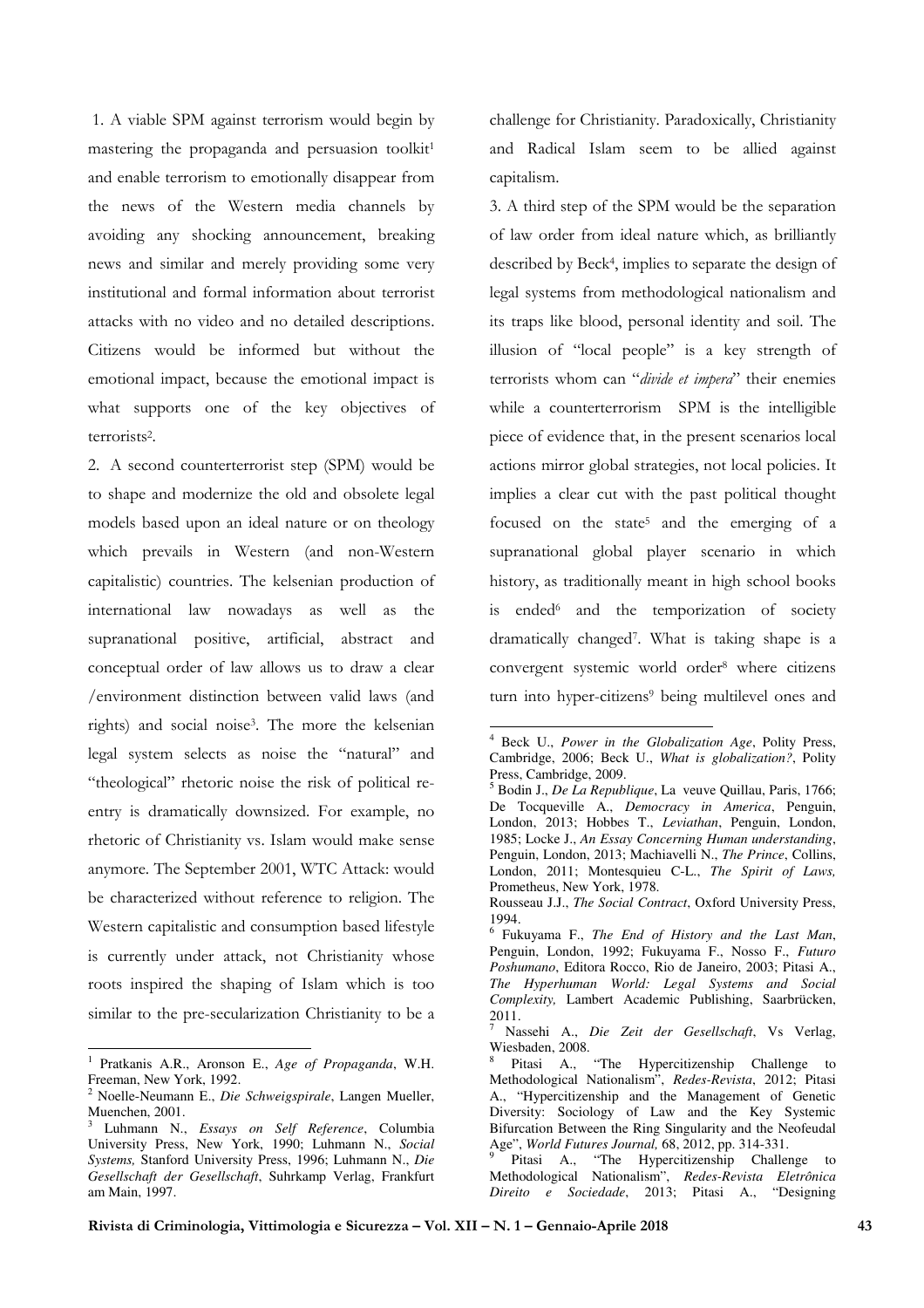also able to let this multilevel pyramids be softly modelled into a convergent vertical spiral where rights will be systemically spread worldwide within the borders of the positive legal system.

4. A forth key step is the focus on human rights as shaped by the UN in December of 1948. This noble and prestigious Charta was fundamental as an escape from the dark times of World Wars I & II. Nevertheless, this Charta is deeply intergovernmental in our current and is becoming more and more supranational. This implies a bifurcation:

a) either the current Charta remains intergovernmental but, in this circumstance it is supposed to be valid (two ways ) supporting only the undersigning states

b) or the Charta evolves supranational and then local sovereignty areas become peripheral expressions of a more vertical institutional power.

In both cases, it is symmetric and thus cancels one of the advantages of the terrorist strategy which acts as if its enemy could not act in the same manner.

5. The fifth step is the privatization of values and lifestyles. Our age is the triumph of Simmel's metropolitan mental life: a huge variety of differences and individualities each with its own peculiarities and nevertheless none of them so peculiar to be dramatically peculiar. For instance, at an institutional level, marriage allowed couples (with no further distinction) an abstract positive legal order. No specific rights or duties should derive from gender, gender orientation, or physical sexual features... Each individual life is so deeply radical in

 $\overline{a}$ 

its existence10 to be an environment itself for the legal system or the attempt to wrap an entire human life in the legal system would simply lead the system towards an implosive collapse dependent upon the systems fragmentation and/or contradictions. As an example, if the legal system admitted the unconscious systemically<sup>11</sup>, everybody might plead innocent by saying "it was not me it was my unconscious who killed 20 people in a fast food diner".

The individual is the environment and the legal system shapes only the very pivotal systemic actions operated by the individual. The rest is noise.

That is why it is surprising and a little upsetting that "The Counterterrorism Handbook"12, in part, describes effective tactics and procedures against terrorism by offering a typology of terrorist groups<sup>13</sup> .

One set of reasons why terrorism succeeds<sup>14</sup> is because of the pre incident, incident and post incident tactical and operational procedure15 that involves using the handbook when focusing on domestic security, where the "homeland" is shaped according to the US Federal Laws16 as if a global phenomenon might be fought locally and specifically. This typical mistake of methodological nationalism17 provides great advantages to terrorism as terrorists do not think locally and nationally and

-

hypercitizenship methodologically", *Revista de Direito Econômico e Socioambiental,* v. 5, n.1, 2014; Pitasi A., "The metaconvergence spiral rethinking sociological working styles systemically", *International Journal of Academic Research in Business and Social Sciences,* Vol. 4, n. 9, 2014; Pitasi A., "A systemic sociological theorem of global evolution", *Revista de Direito Econômico e Socioambiental,*  2014, doi: 10.7213/rev.dir.econ.socioambienta.

<sup>10</sup> Blas Gonzalez P., *Human existence as Radical Reality-Ortega y Gasset's Philosophy of subjectivity,* Paragon Houise, St. Paul Minnesota, 2005.

<sup>11</sup> Kandel E., *Das Zeitalter der Erkenntnis*, Pantheon, Muenchen, 2014.

<sup>12</sup> Bolz F., Dudonis K.J., Schulz D.P.(Eds). *The Counterterrorism Handbook*, Taylor & Francis, New York, 2005.

<sup>13</sup> *Ibidem*, pp. 24-26.

<sup>14</sup> *Ibidem*, pp. 26-31.

<sup>15</sup> *Ibidem*, pp. 44-60.

<sup>16</sup> *Ibidem*, pp. 36-41.

<sup>17</sup> Beck U., *Power in the Globalization Age*, Polity Press, Cambridge, 2006; Beck U., *What is globalization?*, Polity Press, Cambridge, 2009.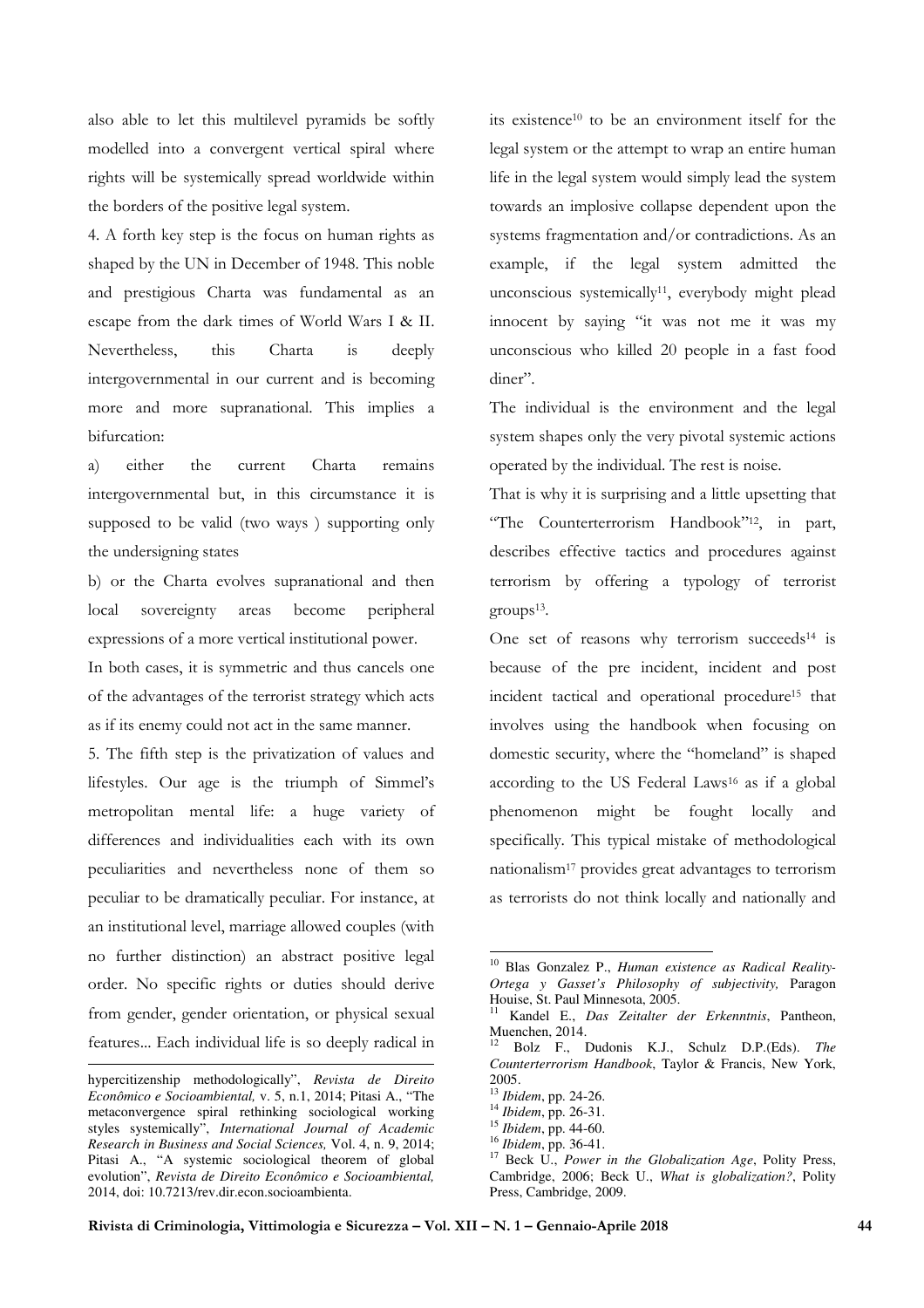have no "national identity" or typical historical matter to cope with.

This is the greatest limit of the Handbook and this is why it is an exemplary case of the tactics and procedures framed in an inadequate strategic policy model and is the inspiration for the  $6<sup>th</sup>$  step of the PM provided by this essay.

 6. Although terrorists can sometimes use old and obsolete political, ideological and religious matters to manipulate the opinions of the masses and increase the "spontaneous" proliferation of cells, global terrorism is the pure viral marketing of death and fear, it is global and fully its choice in targets is atheist. It is not inspired by national features nor historical-local identities, rather it is inspired by the free circulation of anguish, weapons and the practicing suspect. It represents the criminal use of the globalization toolkit implicitly stating that both pro-global and anti-globalization actions are global, not an alternative lifestyle to globalization. We observe a bifurcation between business oriented globalization focused on capital and political globalization focused upon the control of the masses in poverty whom are taught not to expand capital. As Sloterdijk18 states, "(…) terrorism is not an adversary, but a *modus operandi*, a way of fighting which spreads itself immediately in both sides of conflict. For this reason, the expression: War on Terror is a meaningless formula".

# 2. **Orienting Social Actions Toward Counterterrorism.**

2.1. Redesigning the United Nations 1948 Universal Declaration of Human Rights<sup>19</sup>.

 $\overline{a}$ 

The aim of this paragraph is to provoke thought of proposals for redesigning and amending the 1948 UN Human Rights Declaration according to the SPM introduced above. As a matter of fact , Bolz-Dudonis-Schulz20 stated that terrorism succeeds thanks to:

- a) mobility;
- b) communications;
- c) security;
- d) democratic legal system;
- e) access to arms;
- f) vulnerability of targets.

In our opinion, two factors (democratic legal system and vulnerability of targets) are dramatically linked because methodological nationalism in democracy is a key weakness in counterterrorism. Counterterrorism must be the most advanced frontier of globalization and its democratic configuration must be revised not towards less democracy rather towards a less bureaucratic democracy by cutting "Williamson's" organizational costs. So, in other words, no Greek, Spanish, Italian, Dutch etc. Interpol separate counterterrorism policy, just a united EU counterterrorism policy decided by the central EU institutions. In addition, direct voting for EU citizens with no more national state intermediation. It is the seventh point, which we call the verticalized and supranational democracy, of this SPM. It implies "bypassing" national state norms and start from the very root of our current world order: the 1948 UN Declaration which is currently the most global and supranational framework we have although still intergovernmentally shaped.

-

<sup>18</sup> Sloterdijk P., *Temblores de aire: En las fuentes del terror*, Pre-Textos, Valencia, 2003, pag. 57. <sup>19</sup> http://www.un.org/en/documents/udhr/

<sup>20</sup> Bolz F., Dudonis K.J., Schulz D.P.(Eds). *The Counterterrorism Handbook*, Taylor & Francis, New York, 2005, pp. 26-31.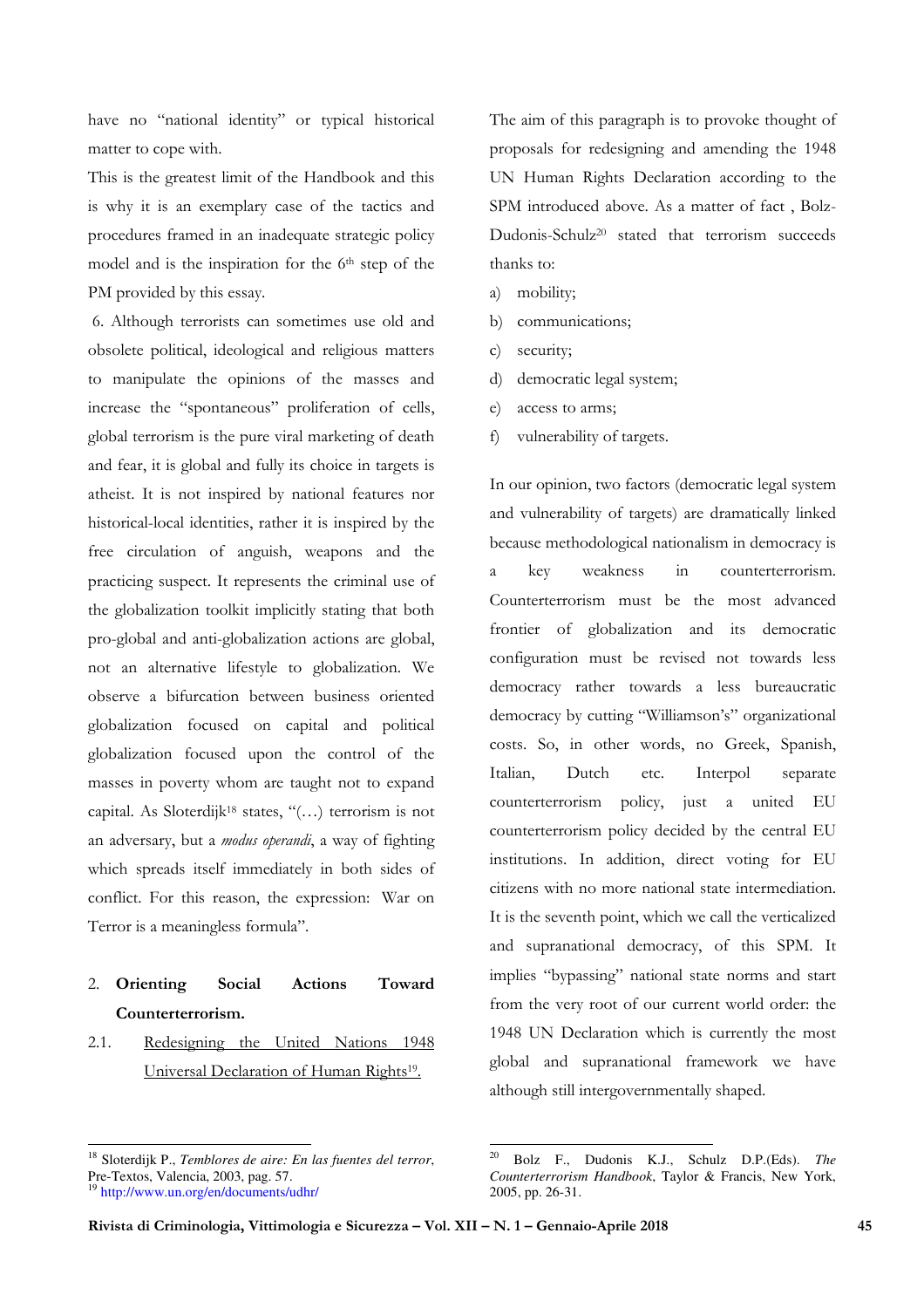Indeed, the Universal Declaration of Human Rights is undoubtedly a consequence of WWII and the barbarian practices politically enforced by defeated totalitarian regimes. Were we to update the Declaration to meet the threat posed by current terrorist strategies, we should bear in mind that the UN Declaration was designed to forbid State promoted terror against ethnic groups and political movements. Irrespectively of some authors' opinion, like Sloterdijk21, who considers terrorism a hallmark of the 20<sup>th</sup> century, the truth is that modern asymmetrical terrorism dates back to the late 19th century, as it can easily be proved by reviewing the history of the anarchist movement, for instance. When a Serbian terrorist, operating in this way at the onset of WWI, assassinated Archduke Franz Ferdinand, attacks against individuals seeking some political impact were not unusual at all. However, by the late 1940's the so called civilized world awoke to a disturbing reality: delirium now had the opportunity to become real. Technological malpractice was able to bureaucratize-even to make banal, as per Hannah Arendt's famous and polemical thesis,- any group physical extinction. The urgent need for global action was met, and the UN 1948 Declaration was clearly designed to do so. Both the Preamble and a large number of sections included implicit or explicit mentions to Nations and States. Certainly, section 30 might be deemed as a caveat against asymmetrical terror, when preventing any interpretation of the Declaration by "group or person (…) aimed at the destruction of any of the rights and freedoms set forth herein". This notwithstanding, both the neutral wording and the organizational position at the end of the

Declaration- of this section makes it more a precautionary statement than a straight prohibition of asymmetrical terrorism. As aforementioned, this scenario has changed dramatically now, mostly after the communist bloc collapse together with the spread of democracy, either formal or real, the wide dissemination of information infrastructure and its dramatic increase in hypermobility; of which the European Schengen Zone and the Internet are salient examples. On the other hand, our world is more vulnerable to violence now, because it is a less violent world, if Steven Pinker<sup>22</sup> is correct. As a matter of fact, any terrorist attack by nihilist groups or individuals should not surprise us, but we should be surprised that we do not suffer them each and every day. Given all the aformentioned, it is time to amend the foundational chart of our post WWII world to extend our standpoint about offenders and the content of offences alike. It is time to include asymmetrical terrorism and terrorists among actions contrary to Human Rights.

2.2. The global dimension of counter-terrorism. As sketched out in the introduction , the agenda of the SMP might be shaped into six key pillars:

a) propaganda and persuasion strategies;

b) positive law replacing any local , anthropological or nature based conception of law;

c) separation between law and order on one side and the ideal nature on the other side;

d) humans rights redesign as too little human rights generate turbulent problems, while too high a level of human rights generate paralysis and implosion and, perhaps, the Law & Economics toolkit provides the best balance;

e) privatization of values and lifestyles;

 $\overline{a}$ <sup>21</sup> Sloterdijk P., *op. cit.*, pag. 39.

<sup>-</sup><sup>22</sup> Pinker S., *The Better Angels of Our Nature: Why Violence Has Declined*, Viking, New York, 2011.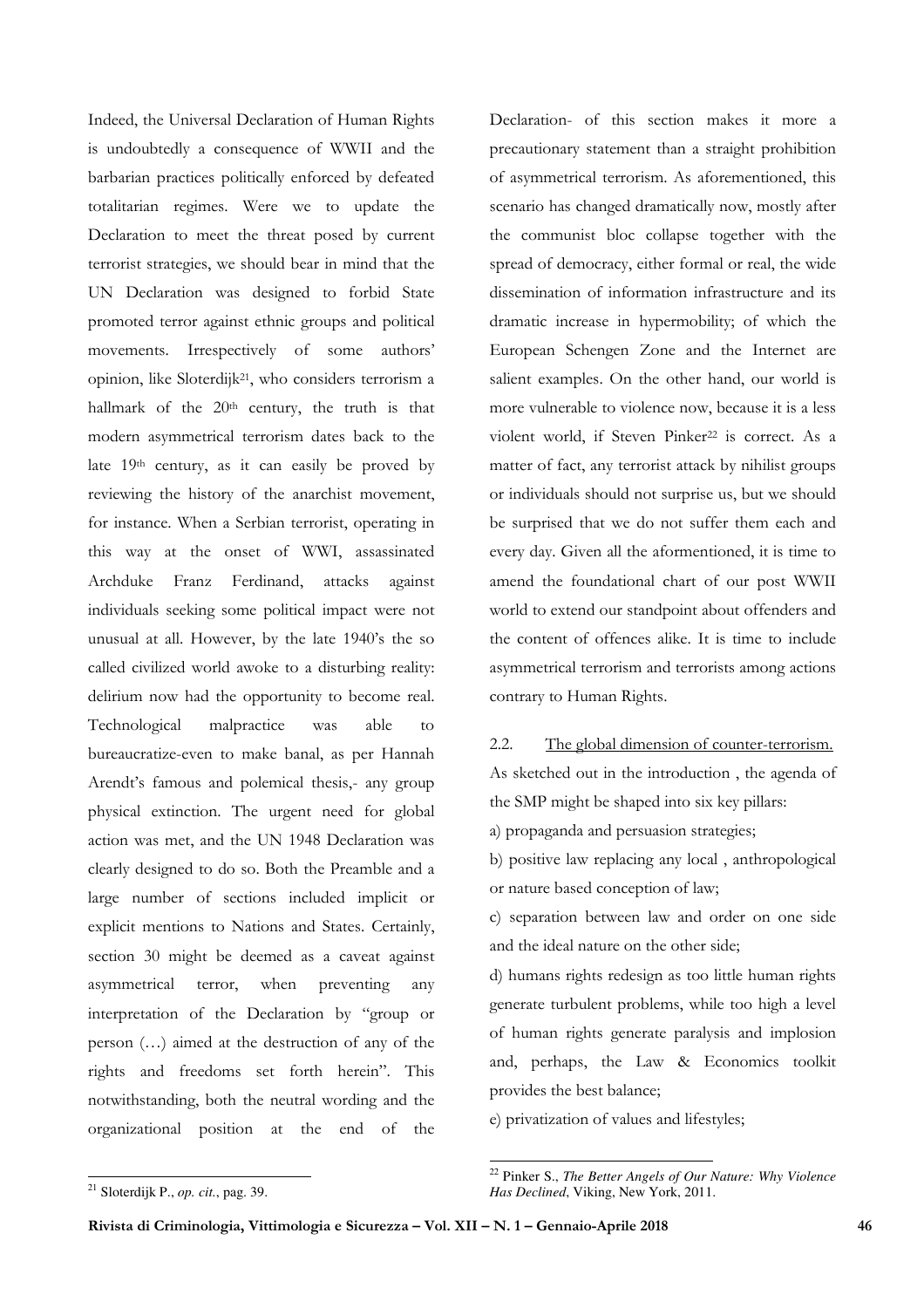f) terrorism is a global viral exemplary case of marketing just like the logos of the top multinationals. It would be a mistake to label it as "antisystemic", "no global", "feudal" a revival of past traditional cultures fighting against capitalism, and Americanisation or other things.

We also saw that these individual items are to be considered from a convergent perspective; this means that any observer/decision maker is supposed to take into account the fact that all items are related to each other and affect each other. Therefore, in order to carry out a really effective counter terroristic action, it is necessary to investigate the nature of this conceptual relationship. In our opinion, what matches all those items is the modern and global character of terrorism. Most of the traditional representation media cognitive severity labels depict terrorists as traditional, fanatic islamists, who want to restore Islam to an anarchic order.

In our opinion, Eisenstadt 's considerations about integralism also refer to this kind of terrorism. The so called Jihadist is part of a network that recruits followers, buys weapons and sells slaves using the internet. The fighters engaged in face to face conflict, like in Syria, come from many countries of the Islamic and Western world; they show unexpected mastery in mass-media based campaigns and in fact they habitually rely on the internet, including Facebook, and Twitter to take credit for their deeds and to spread fear. Furthermore, high technology is an instrument of increasing utilization by terrorists to communicate, make decisions and organize attacks. In other words, terrorists are social actors that can easily move in the global context and are skilled to take advantage of the anonymity and freedom that the web has to offer. As Eisenstadt states: 'They are anti-traditional in

that they negate the living traditions, with their complexity and heterogeneity, of their respective societies or religions and instead uphold a highly ideological and essential conception of tradition as an overarching principle of cognitive and social organization (…). Most fundamentalist groups tend to espouse a principled denial of the continued unfolding of tradition and of its interpretation – which does, of course, in itself constitute a very distinct, new, and innovative mode of interpretation. The fundamentalists are in principle oriented against any innovation or lenience within the existing traditions – even if such innovation has been a continuous component in such tradition"<sup>23</sup>. In other words, integralism and terrorism are not traditional phenomena, they are the result of thoughtfully conceived strategies to acquire power. These social actors do not want to impose upon millions of people a lifestyle based upon what Islam used to be, but rather on what Islam should be based upon their own opinions and a literal interpretation of the Quran and other sacred Islamic writings. They use politics to impose these ideas of change upon society. We have proposed six pillars to fight terrorism in the pages above. These pillars refer to different domains of social life, communication, normal production, and lifestyles. The strong link among these six pillars is that there is not a local, national way to fight against terrorism and there is not a local cultural attitude to find different ways to fight Terrorism.

1. Communication. The characteristic in which terrorist attacks are represented is pivotal for the fight against terrorism. We have seen, in fact, that the manner in which any attack might

<sup>23</sup> <sup>23</sup> Eisenstadt S.N., *Fundamentalism, Sectarianism, and Revolution: The Jacobin Dimension of Modernity*, Cambridge University Press, 1999, pag. 98.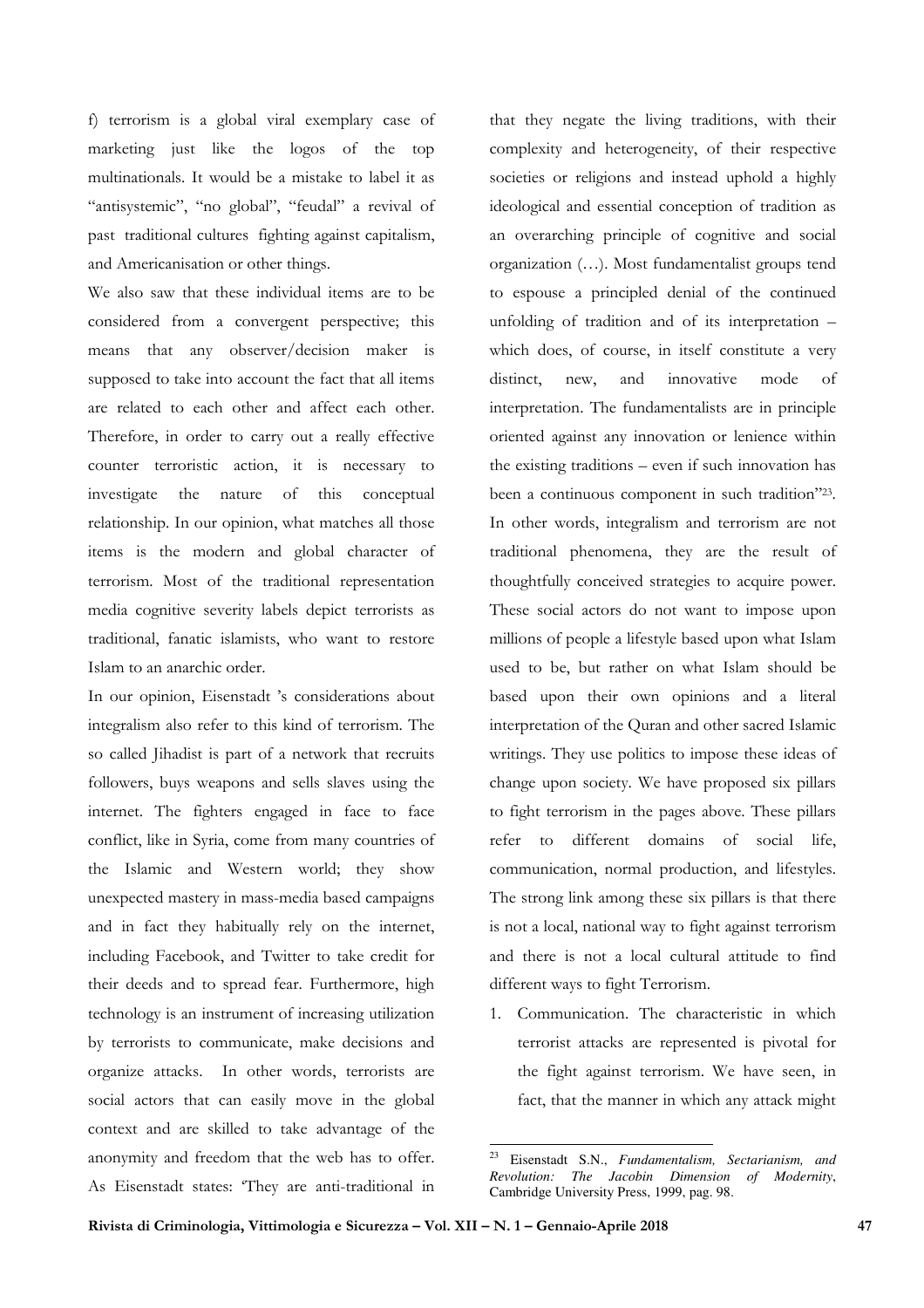be narrated can be a powerful instrument for terrorists. In fact, the emotional accent used in characterizing the attack, the way the victims' pain is characterized and the sentiment of fear when transmitted to large audiences produces a strong sentiment of insecurity which fulfils the purpose the terrorists seek to begin with; the creation of political and social instability. From a global dimension, two different critical points emerge from this framework. Social media has a global influence and, for each terror attack, an emotional response will cross the borders of the international information systems which involuntarily fulfils the terrorist objective. The second point is with regards to the politics necessary to achieve these communication goals. Imposing a cold communication style is impossible, especially in democratic states, and at the global level, an authority is missing that might impose this style of communication upon media. In such a case, the global information system will need to adapt to its environment.

- 2. Human rights. In a global society, the fact that human rights are not global is not only a violation of the principle of equality, but also a dysfunction. This condition of inequality, in fact, is the cause of social imbalances and conflicts that might stop any kind of economic development, generate poverty, mass-migration and all the phenomena of social ostracizing that is one of the main causes of radicalization.
- 3. Lifestyles. It is important that personal freedom remains outside the realm of politics and that each individual choice is without social consequence. Life-style choice is often a target of terrorists. The most recent Western attacks affected places of religious and sexual freedom (Bataclan and Orlando) or targeted international

youth gatherings (Paris II). Recent attacks in the Middle East were on religious minorities and international workers and investors. And a recent attack in India was on women. While terrorism in the 70's and 80's was principally aimed to change the political élites and the basis of state organization, so that hitting random people had the exclusive objective of creating instability; contemporary terrorism seems to be aimed at each individual choice implying an attack on self-determination and nonconformity to any tradition (Riesenbrot, Eisenstadt). Consequently, stressing the symbolic importance of the possibility to become a citizen with a more cosmopolitan, knowledge intensive breadth meant as entrepreneurial spirit and capacity for social autonomy and self-organization. These seem to be the most viable citizens, properly hypercitizens, strategically and emotionally able to face terrorism as it is; modern terrorism , one of the most advanced media guerrilla tools in a globalized, borderless planet.

Turner states: "Since the concept of citizenship and the rights that go with this are unavoidably linked with the development of the nation-state (no nation-state, no citizenship), and given the continued predominance, despite all the current talk of globalization, of the nation-state in world affairs in the twenty-first century, there is a growing theoretical need for a concept of 'denizenship' with the increased settlement of people throughout the world in countries in which they are denied full citizenship rights.

Various attempts have been made to refine the idea of citizenship for a global world, such as semicitizenship, flexible citizenship and postnational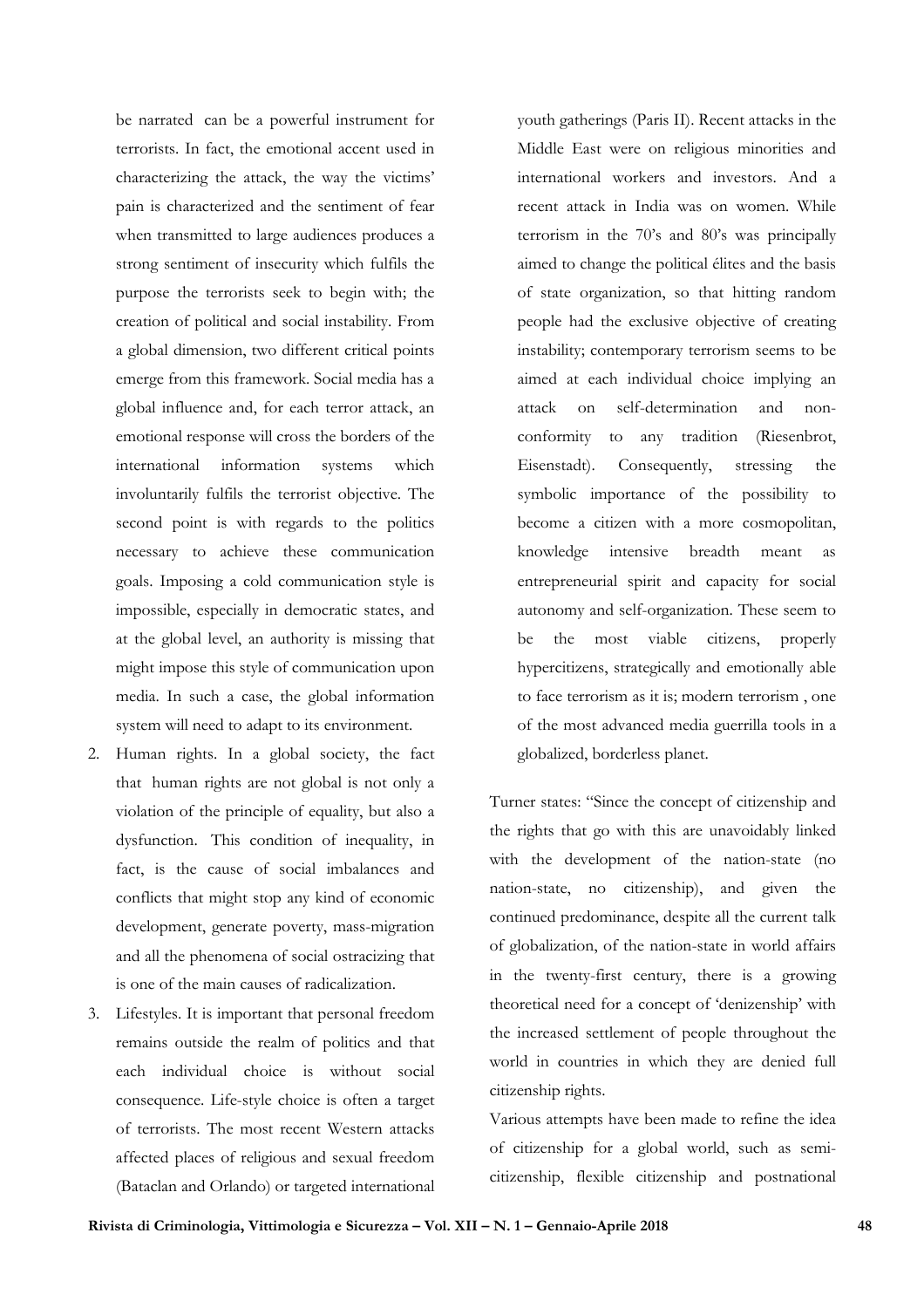citizenship, but I am not sure this conceptual transition can be easily achieved"<sup>24</sup> .

## **3. Conclusion.**

From these brief considerations, what emerges is that effective counter-terrorism activities should always take place at a global level locally applied but not locally bearded. Furthermore, the fight consists of two levels of action: the institutional and the cultural level which should be implemented at the same time.

The institutional level of action consists of a global intelligence agency, or maybe a network of nationallocal agencies that swap information in real time with no legal-bureaucratic boundaries.

The cultural contrast to terrorism is related even more to the global dimension. In fact, local-based representations of terrorism imply national systems' self-representations<sup>25</sup> i.e. traditional approach to war; on the contrary, a globally-spread representation implies the narration of a terrorist fighting against a global system consisting of universal human rights and respect for individual freedom. Within this framework, terrorism is much closer to Sun-Tzu's art of war and consequently, much less scary and much easier to fight.

## **References.**

 $\overline{a}$ 

- Beck U., *Power in the Globalization Age*, Polity Press, Cambridge, 2006.
- Beck U., *What is globalization?*, Polity Press, Cambridge, 2009.
- Black E., *IBM and the Holocaust*, Crown Publishing, New York, 2001.
- Blas Gonzalez P., *Human existence as Radical Reality- Ortega y Gasset's Philosophy of subjectivity,* Paragon Houise, St. Paul Minnesota, 2005.
- Blau P., *Structural context of opportunities*, The University of Chicago Press, 1994.
- Bodin J., *De La Republique*, La veuve Quillau, Paris, 1766.
- Bolz F., Dudonis K.J., Schulz D.P.(Eds). *The Counterterrorism Handbook*, Taylor & Francis, New York, 2005.
- De Tocqueville A., *Democracy in America*, Penguin, London, 2013.
- Eisenstadt S.N., *Fundamentalism, Sectarianism, and Revolution: The Jacobin Dimension of Modernity*, Cambridge University Press, 1999.
- Fukuyama F., *The End of History and the Last Man*, Penguin, London,1992.
- Fukuyama F., Nosso F., *Futuro Poshumano*, Editora Rocco, Rio de Janeiro, 2003.
- Hobbes T., *Leviathan*, London, Penguin, 1985.
- Kandel E., *Das Zeitalter der Erkenntnis*, Muenchen, Pantheon, 2014.
- Klaus V., *Europa braucht Freiheit*, LIT, Berlin, 2012.
- Locke J., *An Essay Concerning Human understanding*, Penguin, London, 2013.
- Luhmann N., *Essays on Self Reference*, Columbia University Press, New York, 1990.
- Luhmann N., *Social Systems,* Stanford University Press, 1996.
- Luhmann N., *Die Gesellschaft der Gesellschaft*, Suhrkamp Verlag, Frankfurt am Main, 1997.
- Machiavelli N., *The Prince*, Collins, London, 2011.
- Montesquieu C-L., *The Spirit of Laws,*  Prometheus, New York, 1978.
- Nassehi A., *Die Zeit der Gesellschaft*, Vs Verlag, Wiesbaden, 2008.
- Noelle-Neumann E., *Die Schweigspirale*, Langen Mueller, Muenchen, 2001.
- Pinker S., *The Better Angels of Our Nature: Why Violence Has Declined*, Viking, New York, 2011.
- Pitasi A., *The Hyperhuman World: Legal Systems and Social Complexity,* Lambert Academic Publishing, Saarbrücken, 2011.
- Pitasi A., "What is sociology for?", *World Futures Journal*, 68, 2012, pp. 221-224.
- Pitasi A., "The Hypercitizenship Challenge to Methodological Nationalism", *Redes-Revista*, 2012.
- Pitasi A., "Hypercitizenship and the Management of Genetic Diversity: Sociology of Law and the Key Systemic Bifurcation Between the Ring Singularity and the Neofeudal Age", *World Futures Journal,* 68, 2012, pp. 314-331.

<sup>24</sup> Turner B., *The Religious and the Political,* Cambridge University Press, 2013, pag. 79.

<sup>25</sup> Luhmann N., *Social Systems,* Stanford University Press, 1996, pag. 145.